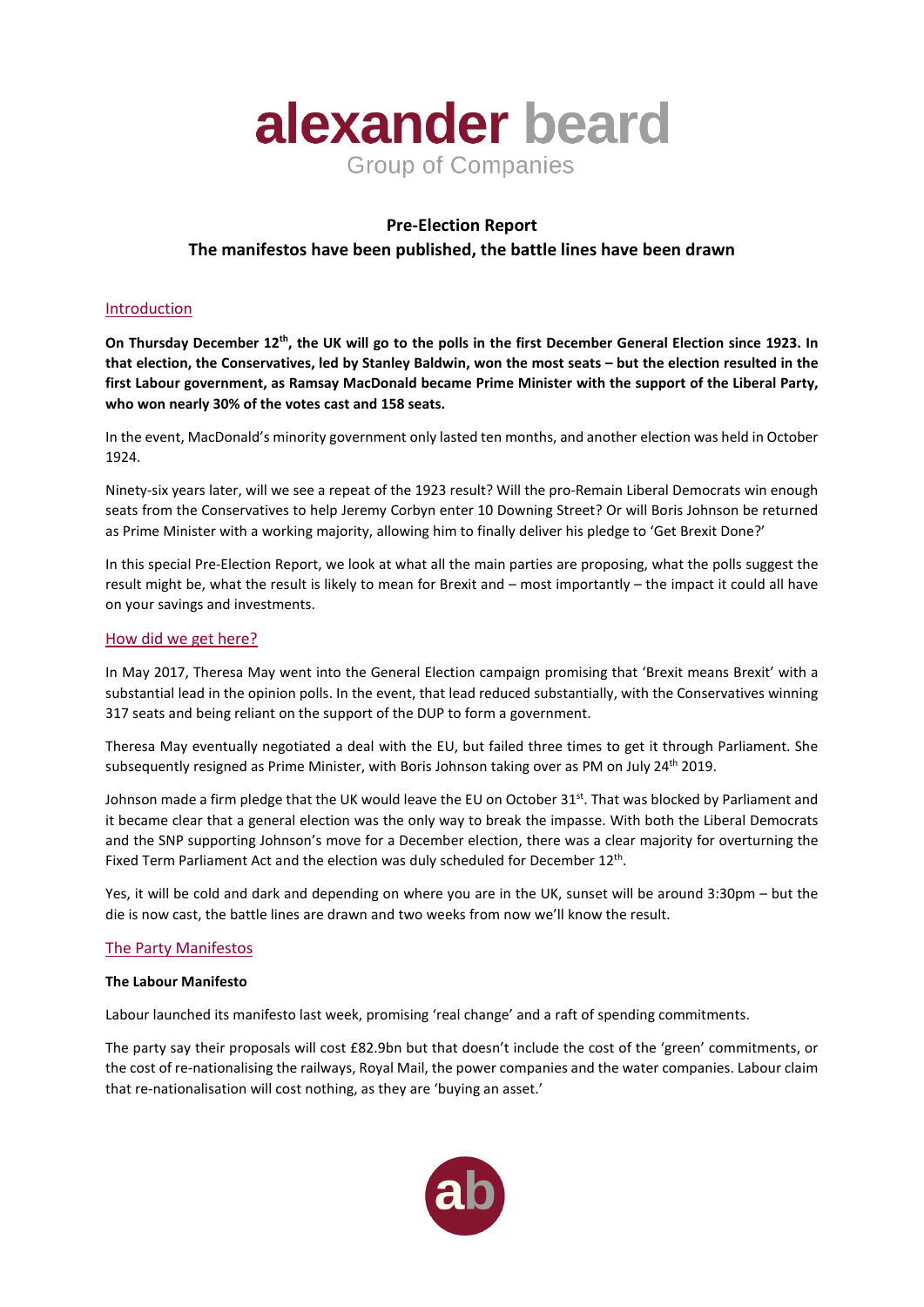Specific spending commitments include an increase of 4.3% in the NHS budget each year, an increase in the National Living Wage, from £8.21 an hour to £10, an immediate 5% pay rise for everyone in the public sector and a huge programme of council house building.

There was also a promise that everyone would move to a four day week within ten years, and a further promise of free broadband for everyone in the UK.

The key question, of course, is who will pay for it? Analysts estimate that if you compare the manifestos, Labour is planning to spend £28 for every pound spent by the Conservatives. So how will it be paid for?

Taxes on the top 5% of earners, increasing corporation tax and stringent action against tax avoidance is the answer – with a windfall tax on the oil companies apparently being decided on too late to be included in the manifesto. Labour claim that only the 'top 5%' would pay more tax under their proposals: not so, say the Conservatives, claiming that Labour's plans would make everyone £2,400 per year worse off.

The Institute for Fiscal Studies described Labour's proposals as 'the most punitive corporate tax system in the world.' It is difficult to comment while remaining neutral, but you do have to wonder if all these companies and wealthy individuals would remain in the UK to pay these higher levels of taxation.

According to a recent article in *City AM,* there are only 393,000 additional rate taxpayers in the UK (that is, people earning more than £150,000 per year). Between them, these taxpayers provide one third of the UK's total income tax 'take.' According to the article, 10,000 additional rate taxpayers have left the UK since 2017: the rest may be unlikely to hang around to pay the rates of tax John McDonnell has in mind…

#### **The Conservative Manifesto**

Boris Johnson launched the Conservative manifesto on Sunday. He did this in Telford, which is a seat his party currently holds with a majority of just 720. It was described on the BBC as a 'steady as you go' manifesto, with the *Guardian* headline saying, 'Johnson stakes just £2.9bn in public spending gamble.'

The *Financial Times* described it as 'the end of austerity without courting bankruptcy' while in the tabloids the pledge to recruit many more nurses made the headlines.

So what were the main points of the manifesto that had 'Get Brexit Done: Unleash Britain's Potential' writ large on the cover?

On the NHS, the manifesto promised 50,000 more nurses, 50m more GP appointments and an extra £34bn of funding. There was a commitment that income tax, VAT and national insurance would not rise in the five years of a Conservative government.

Theresa May's manifesto in 2017 famously included the 'dementia tax.' This time there were no such own goals, with a very firm commitment that no one will have to sell their home to pay for care.

There were some typical Boris one-liners from the Prime Minister, with a commitment to make the UK "carbon neutral by 2050 and Corbyn neutral by Christmas." Alongside the environmental commitments, there were also declarations to infrastructure – notably a new rail line between Leeds and Manchester. And there was good news for students, with a pledge to cap tuition fees.

On business there was a promise of £600m a year - £3bn over the life of the next parliament – for additional skills funding. Edwin Morgan of the Institute of Directors said, 'There is much for business to like, with a focus on skills, infrastructure and research.'

…And there was a promise of £2bn over the next four years to combat potholes in our roads.

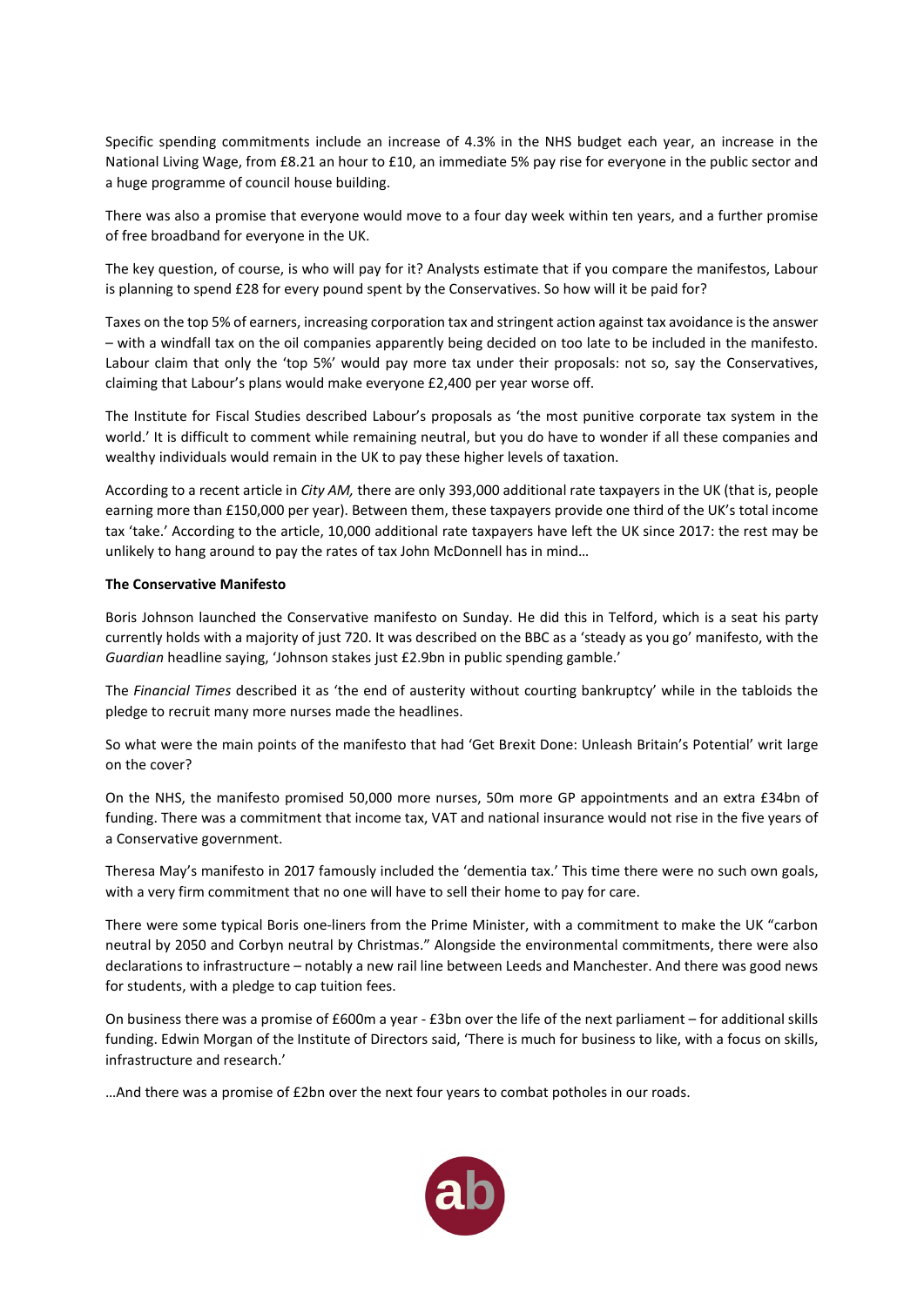## The current state of the polls

On Sunday 24th November, the *Observer* published its most recent poll, which gave the Conservatives a 19 point lead over Labour ahead of its manifesto launch that afternoon. This was three points up from the previous week's lead over Labour, with the Conservatives on 47% and Labour on 28%, as support ebbed away from the Brexit party and back towards Boris Johnson.

This is a bigger lead than any other poll has given the Conservatives, with IpsosMORI's latest survey showing a lead of 16 points and ComRes giving Boris Johnson a lead of 11 points.

The site Electoral Calculus – which uses a running average of all the polls – is currently forecasting a Conservative majority of 68 seats, with even the ComRes poll translating into a majority of 58 on that site.

In recent elections, though, the polls have often been wide of the mark. Anecdotally, there are stories of some internal Labour polling showing that even previously safe seats have become vulnerable. Then again, the Brexit Party will almost certainly split the 'Leave' vote in some constituencies that Labour might otherwise have lost.

Perhaps, therefore, the bookmakers offer a better guide than the polls. To reassure supporters of Boris Johnson, they currently have the Conservatives as overwhelming favourites to win the most seats, and put the chances of a Conservative majority at around 70%.

#### What does this mean for Brexit?

The Brexit positions of the two main parties are very different. There cannot be anyone reading this who has not heard Boris Johnson say, "Get Brexit done." If we wake up to a Conservative majority on December 13<sup>th</sup>, we can expect exactly that.

All 635 Conservative candidates have pledged to support the deal he has negotiated with the EU. A Conservative majority would undoubtedly see that deal pass through parliament, with the UK leaving the European Union on or before January 31<sup>st</sup> next year.

Labour's position – should they form a government – is that they would negotiate 'the best possible deal' with the EU within three months, and then put that deal to the people in another referendum, where the choice would be Labour's deal or Remain.

Jeremy Corbyn has consistently refused to say whether he would support the deal he had negotiated or whether he'd campaign for Remain.

There is a small chance of the Liberal Democrats and/or the SNP supporting a minority Labour government: both those parties are openly campaigning to stop Brexit happening.

#### How is the pound likely to react?

The pound famously declined sharply following the 2016 vote to leave the European Union. It closed October at \$1.2944, having broadly traded this year in the \$1.26 to \$1.32 range. As we write this section of the report, the pound is trading at \$1.2878 and €1.1696: so what is the likely impact of the various General Election results?

If the Conservatives win with a working majority, the pound is likely to rise, with experts forecasting a figure of around \$1.40. This would make imports cheaper, but would be a disadvantage to manufacturers who export. And, of course, if you are going abroad on holiday, your pound would go further.

A Labour government is viewed more negatively in relation to the pound, which is forecast to fall to around \$1.15 in that event. This would make imports and foreign holidays more expensive – but would be good news for exporters.